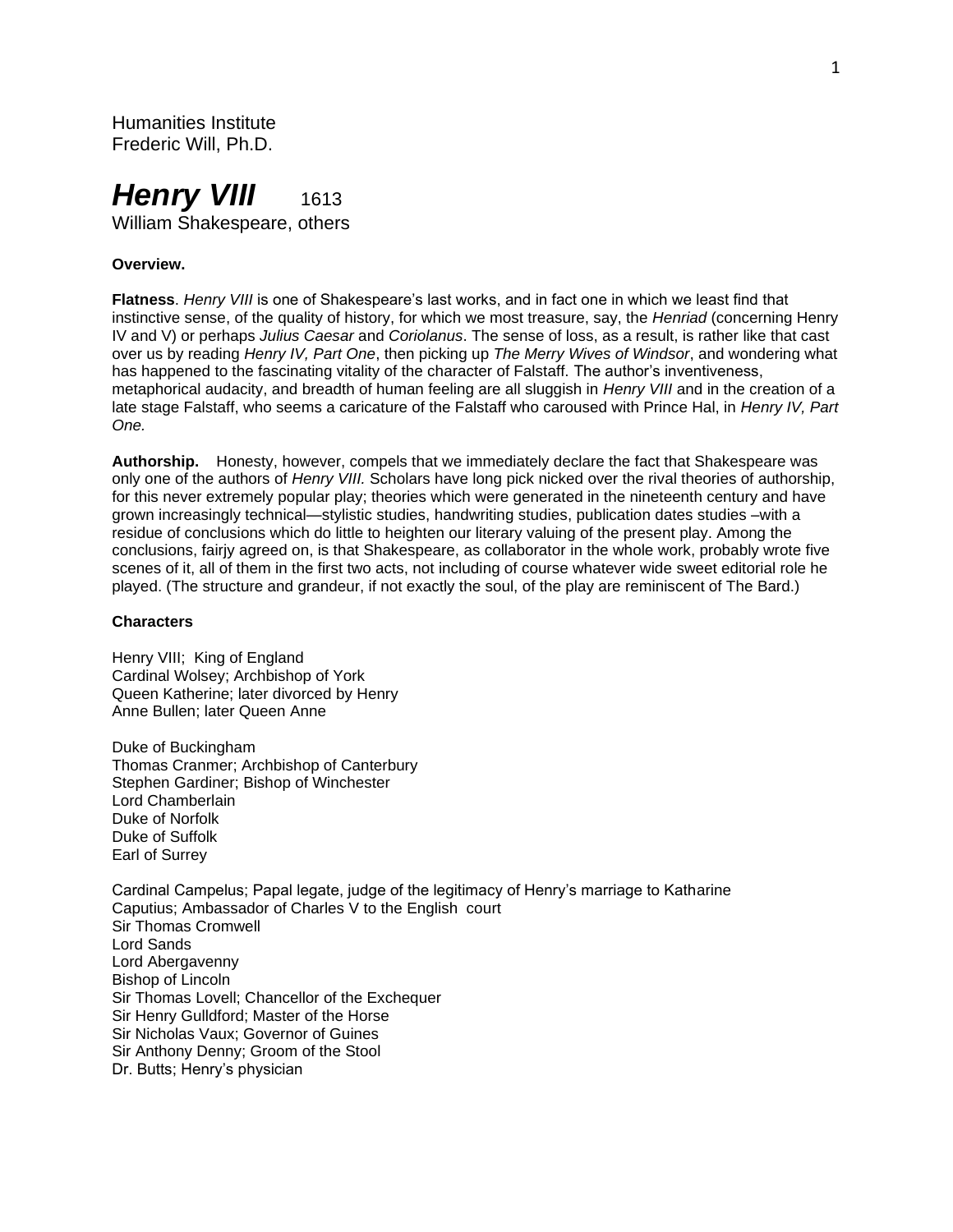### **STORY**

**Narrative.** The historical material covered by Shakespeare, in his historical plays, dates as far back as the end of the fourteenth century. (The reign of Henry IV begins in 1399). In the last play of Shakespeare, *Henry VIII*, we track events which pertain to the reign of the influential Tudor King (Henry VIII, 1509-47) who was, after many birthing efforts, to become father of Elizabeth I, 1558-1603, who oversaw the historically rich developments of the English Protestant Reformation, the empowerment of the British naval Empire, and the emergence of a British drama, whose greatness--Shakespeare was only part of it—included flashpoints like Marlowe and Kyd and the early Ben Jonson.

**History.** In other words Shakespeare was working through material, in touching on Henry VIII and his time, which only slightly predated Shakespeare's own birthdate (1564), and thus formed the setting for his whole conscious life. While admitting that Shakespeare was only a collaborator on the present play, we need to see what a pregnant piece of his own history the present play represents, culminating as it does in the birth of the greatest of the Tudor Monarchs, Elizabeth I.

**Intrigue.** The prologue to the present play warns the audience that they are In for sadness and tragedy, and should be prepared to keep their handkerchiefs on the ready. As the present play opens, we are introduced to high level political talk, within the royal palace hierarchy of lords and high church officials, concerning the great influence exercised over Henry by the Archbishop of York, Cardinal Wolsey seemingly the chief personal advisor to the King. (Issues facing the throne, and about these dignitaries are as often those involving rivalries and conflicts with the throne of France.) Wolsey, allegedly son of a butcher, has by his brilliance and personal persuasiveness jockeyed himself into a position of mastering power in the court, and he is duly resented. The substantive in-house topic, among the debates occupying the palace, concerns the charges of treason against the Duke of Buckingham, whose pitiable trial for treason will dominate the first act, and whose unhappy fate will play into the widespread theme of sadness and tragedy in the entire play.

**Banquet.** As a landmark, in the royal shuffle for power, Cardinal Wolsey throws a banquet—this play is full of pomp and festivities, forerunners to the eventual coronation of the new Queen, whose birth will crown the events of the play itself. Wine, a festival for all the appetites, and in the midst, at the end of Act Two, masked and disguised revelers intrude on the festivities, and join in the dancing. One of the intruders, easily recognized as King Henry himself,joins in dancing, choosing as partner a charming young lady, a charmer at court, and the future Queen Anne. She will be the second of Henry's six wives, and her choice by the King coincides, oddly, with an historical event—the explosion on 29 June 1613 of a cannon, used for special dramatic effects, a powerful blast which blew off the roof of the Globe Theater, in which *Henry VIII* was being performed.

**Katharine.** Katharine, Henry's first wife, becomes in Act Three the poster child for the pervading sense of morose fall, which pervades this entire play. (Henry's search for a male heir has led him to implore the Pope for permission to remarry, and Katharine, six years Henry's elder, is the target of the upcoming tumultuous divorce, which is to herald in the Reformation of the English Church, with the concurrent implications for British political alliances and state independence. ) In Act Three, in the presence of various court dignitaries, Katharine unburdens herself of heavy complaints against her treatment by the court; as well as raising a cry of sympathy for the economically downtrodden of the kingdom.

**Wolsey.** The political forces, led by Wolsey, have gladly interceded with Rome, to enable Henry to divorce her, and turn a pretty deaf ear to her entreaties, as well as to her political and social sympathies. From this point on, in her gradual disassembly into death, Katharine will be the play's most sympathetic figure, expressing to the end her loyalty to the King who abandoned her in his quest for an heir, and remaining true to her old friend Buckingham, who has by this time been executed for treason.

**Elizabeth.** Henry VIII, father of Elizabeth I, begets Elizabeth I with Anne Bullen--the charmer he danced with at Wolsey's banquet--and the last Act of the present play treads delicately on material which was playing out historically, virtually at the time of the writing of the present play. Henry himself, who has been carefully treated throughout the play, imagines himself one day in Heaven, looking down on his blessed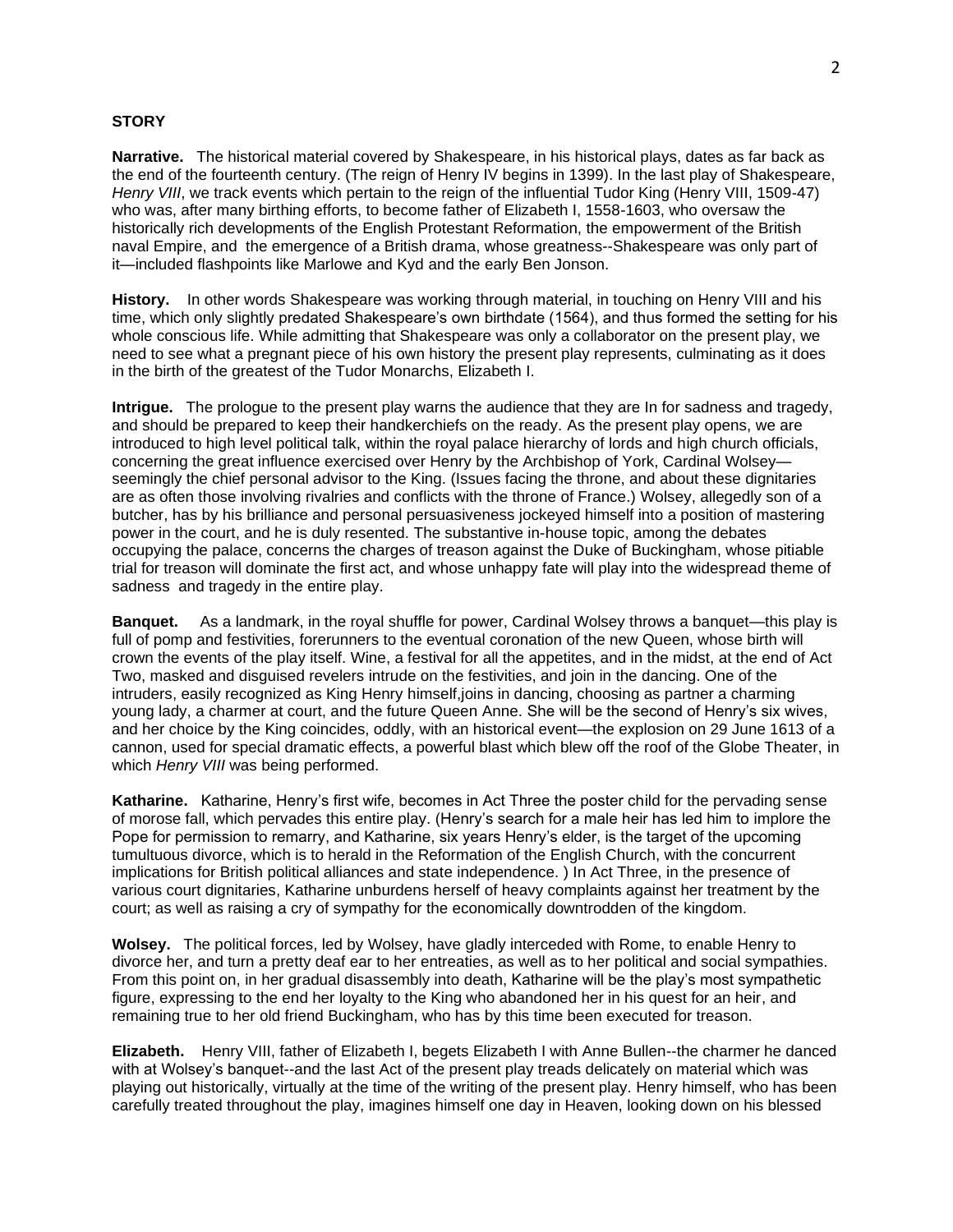progeny. Elizabeth herself, 1588-1603, will be the final fruit of Henry's search for an heir, and will preside over the noblest period of British Empire.

# **THEMES**

**Intrigue** The ingredients for high level intrigue are amply distributed over the first three acts. The play itself concerns the ultimate intrigue of the time, the planning around getting Henry VIII a divorce from his first wife, in contravention of the doctrine of the Roman Catholic Church. These plannings, on which hung the affairs of states and nations, were stage managed by Cardinal Wolsey, and compliantly followed by many of the King's courtiers.

**Infighting**. Intrigue means infighting, as we see in the first two acts. The attempt to undermine the power of Lord Buckingham is a driver for the King and Wolsey, who assemble their forces throughout the play, in carefully prepared and code-adaptable palace chit chat.

**Fidelity.** The noblest writing in the play centers around the pathos filled figure of Katharine of Aragon, the first wife of Henry VIII. She remains touchingly faithful to Henry, despite their divorce.

**Pomp.** The coronation of Queen Anne, Henry's second wife, is surrounded by written pomp, in a transport of high royal style, that showcases both the folks on the street, as they ogle in awe, and the grandees In their carriages and regal robes. Shakespeare et al expend themselves fully into the embossed and glorifying language of this panoply, though without touching the deep language of pathos we know from Shakespeare in his grandeur.

# **HENRY VIII**

**Character**. Henry VIII is the central character in the play simply because he wields ultimate influence over the succession issue. As the father to be of Elizabeth 1 Henry will forever be associated with the apogee of British imperial power, naval might, grandeur of culture—though as portrayed in the present play Henry seems like a moderate temporizer, eager to say the right thing, ready to yield at once to the insights and machinations of Wolsey, and happy enough to provide the backstage repressive clout that overtaxes the little guy in order to help pay for foreign involvements in France. With an eye to the trustees of official history, in his own time, Shakespeare and his collaborators went as far as they could toward presenting an unexceptionable and uncontroversial royal figure.

**Parallels**. Two kings from classical epic come to mind, Agamemnon (in Homer's *Iliad)* and Aeneas (in Virgil's *Aeneid*). Both of these leaders seem to have been chosen by destiny, to lead their people towar (Agamemnon) or to a new promised land, Latium (Aeneas.) Neither character has much executive strength, both characters have a shaky relation to women, like Henry, and in the end both characters become best known for the history that is ultimately made of them.

# **Illustrative moments**

**Dependent.** When first we see Henry, in this play, he is leaning on the shoulder of Wolsey, and in subsequent conversation and body manners, Henry shows his dependence on this plotting man, whom he, Henry, will ultimately come to hate.

**Feigning.** Although conversation, in Act One, brings out the rotten state of the royal finances, Henry refuses to admit knowledge of the real crime: that he is overtaxing the commoners in order to collect money for foreign conflicts, especially in France.

**Malicious.** Though Henry has a long history linking his own family to that of Buckingham, he is easily persuaded, by the drift of rumor in the opening of the play, to oppose Buckingham, and to stay on board with the trial for treason. Henry is spiteful and easily swayed.